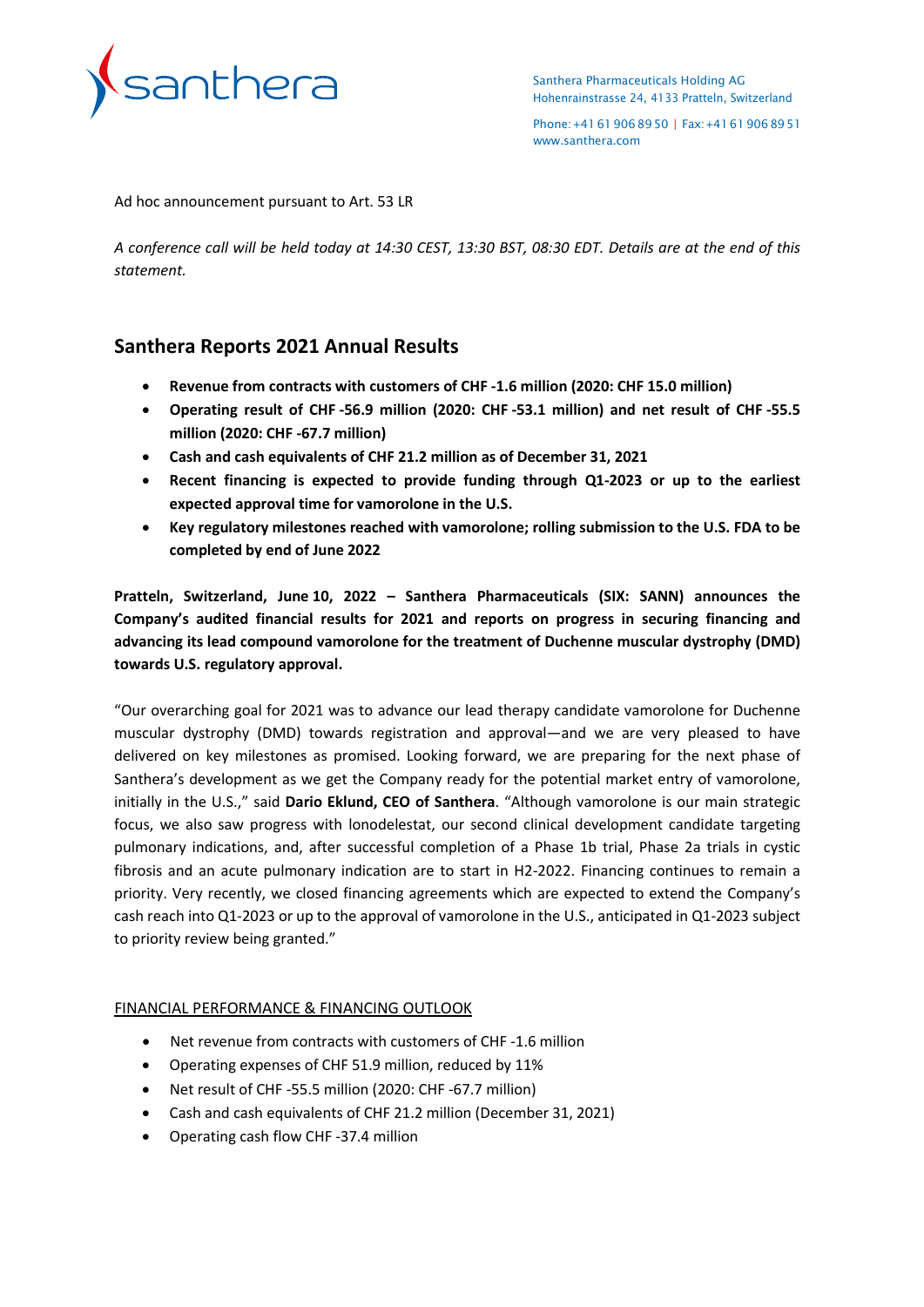#### **2021 full-year net revenues**

In 2021, Santhera reported net revenue of CHF -1.6 million (2020: CHF 15.0 million). Revenue from outlicensing transactions and net sales to licensing partners remained fairly stable year-on-year. The negative net sales in the EU in 2021 are attributable to a CHF 10.8 million adjustment to net sales of Raxone® due to uncertainties and status of ongoing negotiations around pricing reimbursement in France.

Santhera continues to supply Raxone in France following the outlicensing and transfer to Chiesi Group in 2019 outside of France and North America. Based on the agreement with the French authorities, Santhera has supplied Raxone free of charge from August 2021 following its removal from the list of reimbursed drugs. Reimbursement discussions are ongoing and these are expected to be supported by the recently successfully completed Phase 4 trials LEROS and PAROS with Raxone in the rare ophthalmic indication Leber's hereditary optic neuropathy (LHON). These results also support further reimbursement negotiations in Europe and increase product visibility which could lead to partnering interests for North America.

## **Cost of goods sold**

Cost of goods sold amounted to CHF 3.8 million (2020: CHF 10.4 million). The reduction reflects the inclusion of an inventory impairment of CHF 6.0 million in 2020 related to the discontinuation of Puldysa. Ongoing cost of goods represents continuing supply of Raxone.

## **Operating expenses**

Operating expenses of CHF 51.9 million (2020: CHF 58.4 million) were 11% lower due to reduced expenses for development, marketing and sales, and general administrative purposes following the termination of the Puldysa program in 2020 and the subsequent restructuring.

Development expenses were CHF 29.7 million and CHF 34.2 million for the year ended December 31, 2021, and 2020, respectively. The decrease in expenses was primarily due to lower contract research organization expenses and other third-party clinical trial expenses following the termination of the Puldysa Phase 3 SIDEROS study, offset by increased expenses to support the development of vamorolone to completion of the VISION-DMD study, in addition to a reduction in staff costs following organizational restructuring.

Marketing and sales expenses were CHF 9.3 million and CHF 11.5 million for the year ended December 31, 2021 and 2020, respectively. The decrease was primarily a result of the ceasing of Puldysa activities following the termination of the program announced in October 2020. Ongoing expenses relate to precommercialization activities for vamorolone and meeting ongoing obligations in relation to Raxone outlicensed to Chiesi Group.

General and administrative expenses remained largely unchanged with CHF 12.7 million and CHF 12.4 million for the year ended December 31, 2021 and 2020, respectively.

#### **Financial income and expenses**

The net financial income of CHF 2.1 million (2020: expense of CHF 14.4 million) reflects effects of the exchange of the 17/22 convertible bond which were partially offset by the costs associated for financing.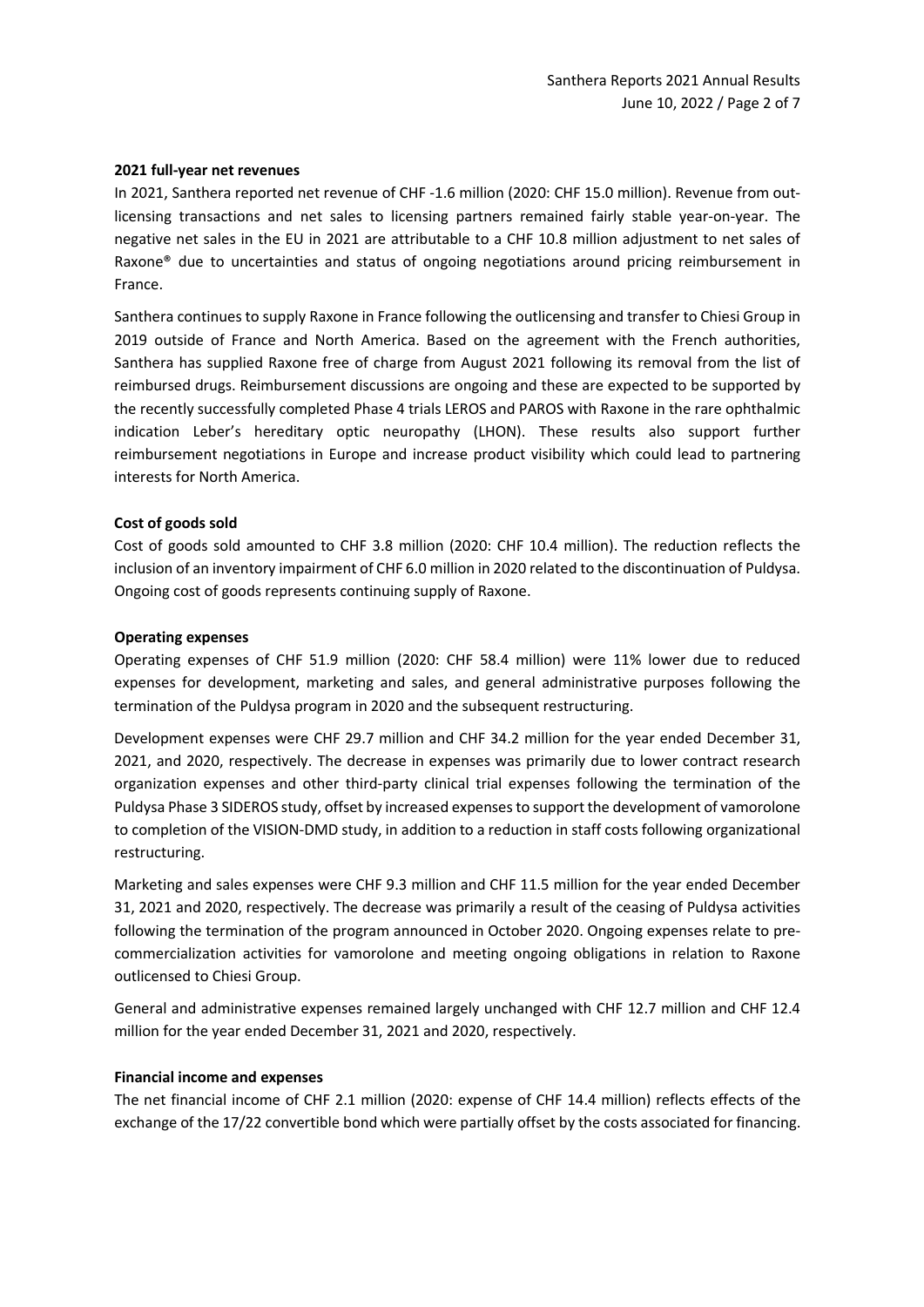### **Net result**

The net result for the year ended December 31, 2021, was a loss of CHF 55.5 million, or CHF -1.62 per share, compared to a net loss of CHF 67.7 million or CHF -5.08 per share for the year ended December 31, 2020.

## **Cash flow and cash balance**

As of December 31, 2021, the Company had cash and cash equivalents of CHF 21.2 million compared to CHF 12.4 million as of December 31, 2020.

Net cash used in operating activities was CHF 37.4 million for the twelve months ended December 31, 2021, compared to CHF 43.5 million for the twelve months ended December 31, 2020.

## **Shareholders' equity**

Total consolidated equity as of December 31, 2021, amounted to CHF 1.3 million compared to a net equity deficit of CHF 6.4 million as of December 31, 2020.

## **Recent financing activities and outlook**

In order to provide Santhera with additional fundraising flexibility, the Company has issued and plans to issue additional treasury shares. During March, 2022, post period end, Santhera issued 18,600,000 additional treasury shares with a nominal value of CHF 1 each consisting 3,100,000 shares from authorized capital and 15,500,000 shares as an ordinary capital increase. As a result, Santhera's issued share capital currently amounts to CHF 73,725,702. This number includes 4,328 shares that have been issued from conditional capital which have not yet been updated in the commercial register. Santhera expects to hold 21,768,585 shares as treasury shares until market conditions permit for a favorable financing transaction. In addition, with the exception of the aforementioned 4,328 shares, Santhera updated its articles of association to reflect past share issuances out of the conditional capital for employee participation and out of the conditional capital for financings.

Concurrently with the ordinary capital increase and as decided by the EGM on December 15, 2021, Santhera's authorized capital has increased from CHF 24,203,905 to CHF 34,203,905 and its conditional capital for financing has increased from CHF 21,374,664 to CHF 31,374,664.

On June 2, 2022, the Company entered into an amendment to the timing of an upcoming milestone payment to partner ReveraGen, thereby reducing near-term financial obligations of the Company by CHF 20 million. The Company also upsized its existing financing arrangement with certain funds managed by Highbridge Capital Management, LLC ("Highbridge") which will provide up to CHF 40 million of additional financing. Santhera expects the combination of these events to extend its liquidity runway into 2023 or up to approval of vamorolone in the U.S. which, subject to priority review being granted, is expected in Q1-2023. The first tranche of CHF 20 million was drawn on June 3, 2022.

#### **Funding outlook**

Santhera has a significant amount of treasury shares from past EGM authorization which are available for future placement which may include existing shareholders' subscription rights, depending on market conditions. This, in combination with cash balances as of December 31, 2021, of CHF 21.2 million and recently increased facilities, provides flexibility to secure sufficient funding beyond FDA approval of vamorolone in DMD. In order to reach profitability with vamorolone in DMD, which is currently expected,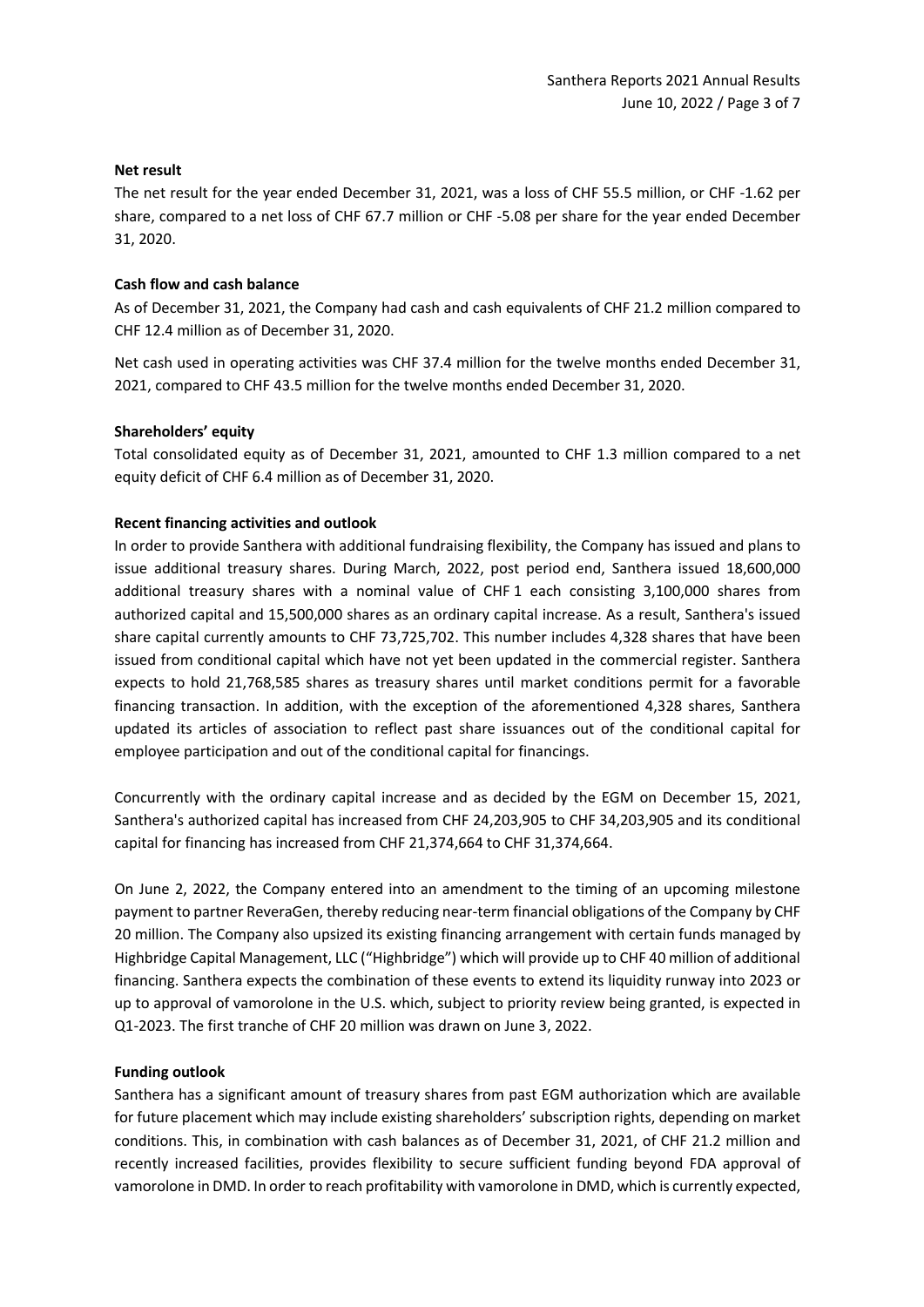at the earliest, during H2-2024, Santhera estimates that the Company will need to secure an additional CHF 40-50 million to fund its operations, including U.S. approval milestone payments and its debt service. Following the recent financing, this is around 50% less than the previously communicated funding need of about CHF 100 million.

In parallel, Santhera is evaluating a number of different options to secure additional financing for the Company which besides equity-based funding also includes a rights offering, debt financing, royalty financing, standby equity distribution agreement as well as the monetization of assets.

## PIPELINE MILESTONES AND PROGRESS REVIEW

Throughout 2021 and into 2022, Santhera made progress on all fronts. Santhera realigned its organization, initiated the NDA submission with vamorolone in DMD to the U.S. FDA, further advanced its core pipeline projects and started expanding its U.S. operations in view of a near-term launch.

#### **Lead pipeline candidate vamorolone on track for expected first market entry in early 2023**

Vamorolone is under joint development by ReveraGen and Santhera for Duchenne muscular dystrophy (DMD) patients who require anti-inflammatory and muscle preserving treatment comparable to current standards of care but with an improved safety and tolerability profile to overcome side effects that often lead to premature treatment discontinuation in real world practice.

Furthermore, recent analyses comparing the long-term efficacy and safety of vamorolone to deflazacort and prednisone, the current standard of care, indicate that vamorolone has comparable efficacy but has a unique bone sparing profile that resulted in no stunting of growth as well as fewer and less severe spinal fractures. This data will shortly be presented at several medical and scientific congresses.

Following a successful pre-NDA meeting with the FDA, Santhera initiated a rolling NDA submission in the U.S. in March 2022 which the Company expects to complete by the end of June 2022. Commercial launch would start in the U.S., subject to approval which is expected in Q1-2023 at the earliest, followed by Europe where a marketing authorization application (MAA) submission is planned for Q3-2022.

### **Establishing market readiness and transitioning Santhera to the commercial stage**

Following the restructuring in 2020, Santhera used 2021 to embark on the path forward with a focus on preparations for the transition to a commercial stage company. Over the coming months, the Company plans to expand its workforce in connection with the preparations for a potential launch of vamorolone in DMD in the U.S. and later in the largest European countries and to support our planned development of vamorolone in other indications and clinical development of lonodelestat.

#### **Focused pipeline approach to maximize the potential of our development candidates**

Although vamorolone is the main strategic focus, the Company also saw progress in the other pipeline assets. In 2021, Santhera continued the development of lonodelestat, its second clinical development candidate targeting pulmonary indications. In March 2021, Santhera announced promising clinical trial data from a Phase 1b trial of lonodelestat in cystic fibrosis (CF). Next stage Phase 2a trials in CF and an acute pulmonary indication are to start in H2-2022.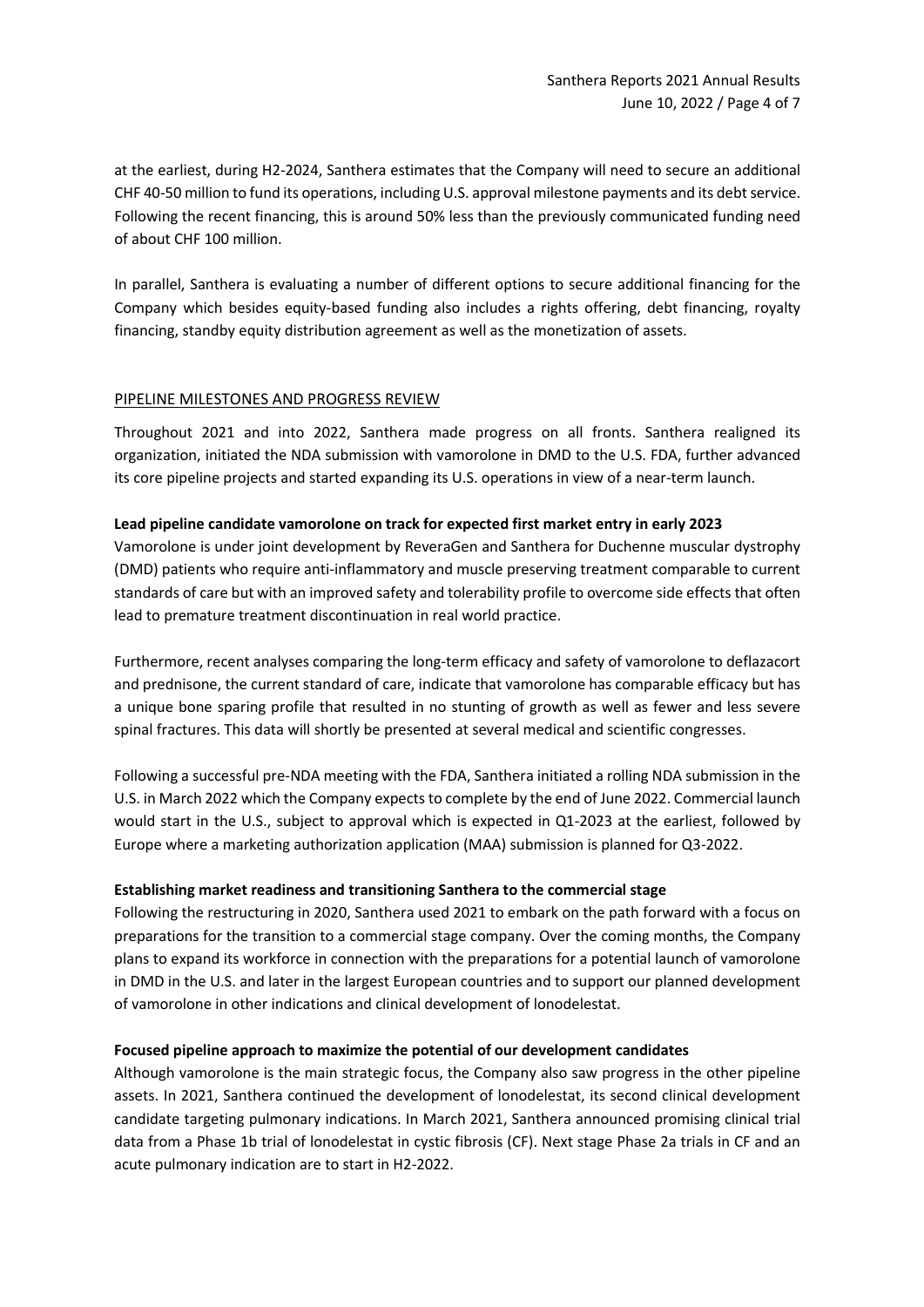Post-period end, Santhera has signed strategic agreements in the rare disease space further exploiting the potential of its pipeline products. In January 2022, the Company entered into an exclusive license agreement with Sperogenix Therapeutics, a China-based company specializing in orphan diseases, for the Greater China area. Under this agreement, Sperogenix has in-licensed vamorolone for rare disease indications for a total consideration of up to USD 124 million and plans to initiate a regulatory filing for vamorolone for DMD in China upon US FDA approval which could lead to market entry in China as early as in 2024. In February 2022, Santhera signed a gene therapy agreement with SEAL Therapeutics which will further develop a gene therapy approach intended for the treatment of congenital muscular dystrophy in exchange for payments based on future proceeds of SEAL Therapeutics.

Additional details on the pipeline products and operational progress can be found in the Annual Report 2021.

## **Annual Report**

The Santhera Annual Report 2021 is available for download on the Company's website at [www.santhera.com/financial-reports.](http://www.santhera.com/financial-reports)

## **Annual General Meeting 2022**

Pursuant to Art. 27 para. 1 of the COVID-19 Ordinance 3, companies may provide that their shareholders exercise their rights solely by way of giving voting instructions to the independent proxy (unabhängiger Stimmrechtsvertreter). On this basis, the Company hereby mandates that all shareholders exercise their rights at the ordinary General Meeting of shareholders solely via the independent proxy. There is no possibility to attend the AGM in person.

The invitation which will be sent to registered shareholders can be downloaded from [www.santhera.com/share-bondholder-meetings.](http://www.santhera.com/share-bondholder-meetings) Information on how to issue power of attorney and instructions to the independent proxy, electronically or in writing, can be found on page 11 of this invitation.

#### **Conference Call**

Santhera will host a conference call on June 10, 2022, at 14:30 CEST / 13:30 BST / 08:30 EDT. CEO Dario Eklund, CFO Andrew Smith and CMO Dr. Shabir Hasham will discuss the 2021 financial results and comment on ongoing corporate developments. Participants are invited to call one of the following numbers 10-15 minutes before the conference call starts (no dial-in code is required):

Switzerland/Europe: +41 58 310 50 00

United Kingdom: +44 207 107 06 13 USA: +1 631 570 56 13

A replay will be accessible at<https://www.santhera.com/ad-hoc-news> from about two hours after the call has ended.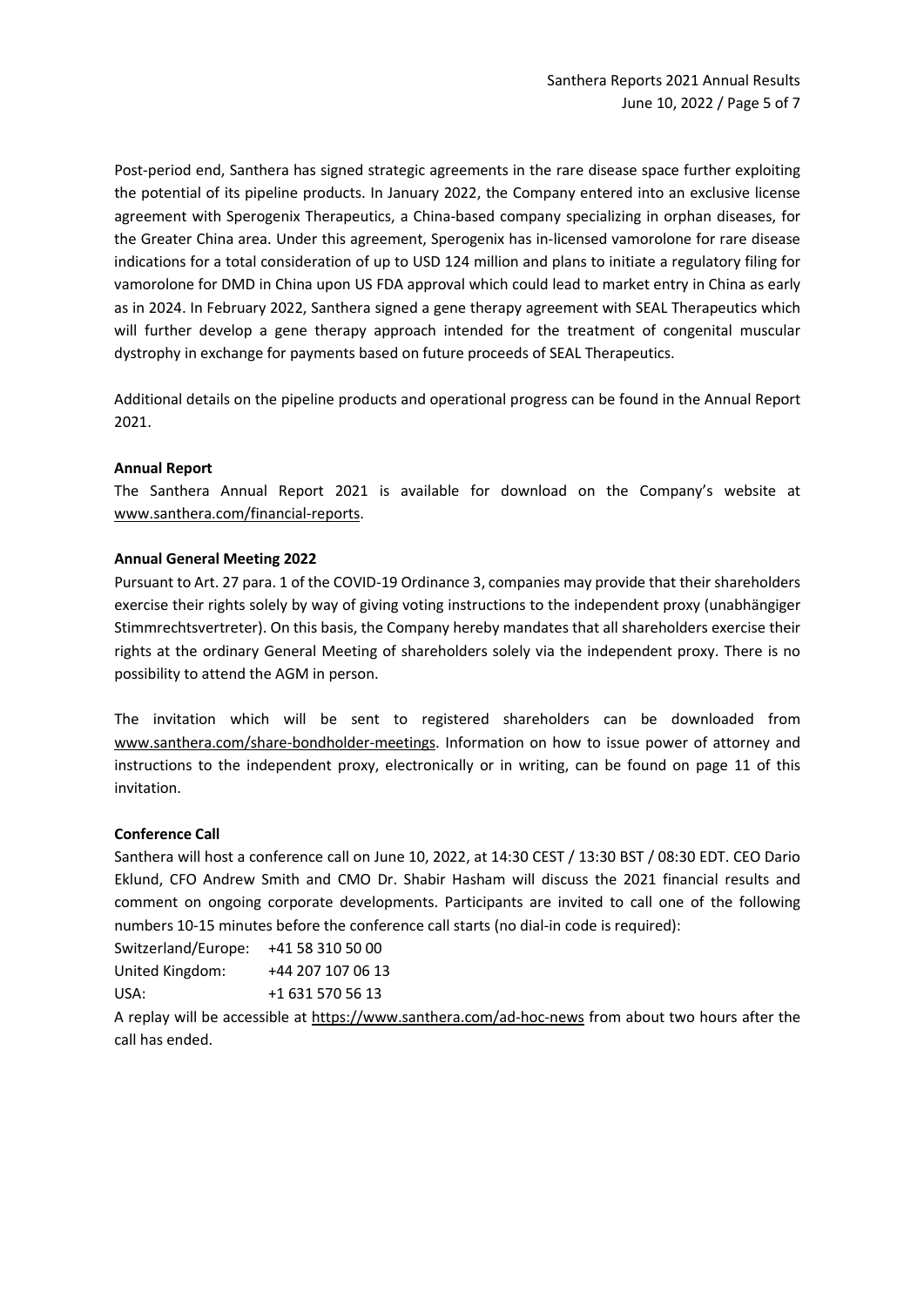| 2021 Full-year Financial Information |  |  |
|--------------------------------------|--|--|
|--------------------------------------|--|--|

| Santhera's 2021 Annual Report can be accessed at www.santhera.com/financial-reports. |  |
|--------------------------------------------------------------------------------------|--|
|--------------------------------------------------------------------------------------|--|

| <b>Condensed consolidated income statement</b><br>(IFRS, in CHF thousands) | 2021       | 2020       |
|----------------------------------------------------------------------------|------------|------------|
| Net sales                                                                  | $-4,963$   | 11,252     |
| Revenue from out-licensing transactions                                    | 1,126      | 1,597      |
| Net sales to licensing partner                                             | 2,242      | 2,159      |
| <b>Revenue from contracts with customers</b>                               | $-1,595$   | 15,008     |
| Cost of goods sold                                                         | $-3,767$   | $-10,431$  |
| (of which amortization intangible assets: 2021 -3,040 / 2020 -3,039)       |            |            |
| Other operating income                                                     | 346        | 694        |
| Development                                                                | $-29,715$  | $-34,228$  |
| Marketing and sales                                                        | $-9,332$   | $-11,474$  |
| General and administrative                                                 | $-12,725$  | $-12,440$  |
| <b>Operating expenses</b>                                                  | $-51,872$  | $-58,347$  |
| <b>Operating result</b>                                                    | $-56,888$  | $-53,076$  |
| <b>Financial result</b>                                                    | 2,171      | $-14,380$  |
| Income taxes                                                               | $-809$     | $-203$     |
| <b>Net result</b>                                                          | $-55,526$  | $-67,659$  |
| Basic and diluted net result per share (in CHF)                            | $-1.62$    | $-5.08$    |
| <b>Condensed consolidated balance sheet</b>                                | 2021       | 2020       |
| (IFRS, in CHF thousands)                                                   |            |            |
| Cash and cash equivalents                                                  | 21,208     | 12,411     |
| Other current assets                                                       | 3,433      | 5,312      |
| Noncurrent assets                                                          | 66,476     | 70,964     |
| <b>Total assets</b>                                                        | 91,117     | 88,687     |
| Equity                                                                     | 1,328      | $-6,354$   |
| Noncurrent liabilities                                                     | 57,007     | 65,972     |
| <b>Current liabilities</b>                                                 | 32,782     | 29,069     |
| <b>Total equity and liabilities</b>                                        | 91,117     | 88,687     |
|                                                                            |            |            |
| <b>Condensed consolidated cash flow statement</b>                          | 2021       | 2020       |
| (IFRS, in CHF thousands)                                                   |            |            |
| Cash flow from/(used in) operating activities                              | $-37,359$  | $-43,510$  |
| Cash flow from/(used in) investing activities                              | 69         | 1,563      |
| Cash flow from/(used in) financing activities                              | 46,022     | 23,150     |
| Cash and cash equivalents at January 1                                     | 12,411     | 31,358     |
| Cash and cash equivalents at December 31                                   | 21,208     | 12,411     |
| Net increase/(decrease) in cash and cash equivalents                       | 8,797      | $-18,947$  |
| Share capital                                                              | 2021       | 2020       |
| (number of shares with par value of CHF 1)                                 |            |            |
| Shares issued                                                              | 54,607,810 | 19,429,696 |
| Treasury shares                                                            | 5,019,879  | 1,580,063  |
| Conditional capital for equity rights                                      | 5,425,677  | 687,052    |
| Conditional capital for convertible rights                                 | 21,878,228 | 1,104,658  |
| Authorized capital                                                         | 27,303,905 | 2,080,709  |